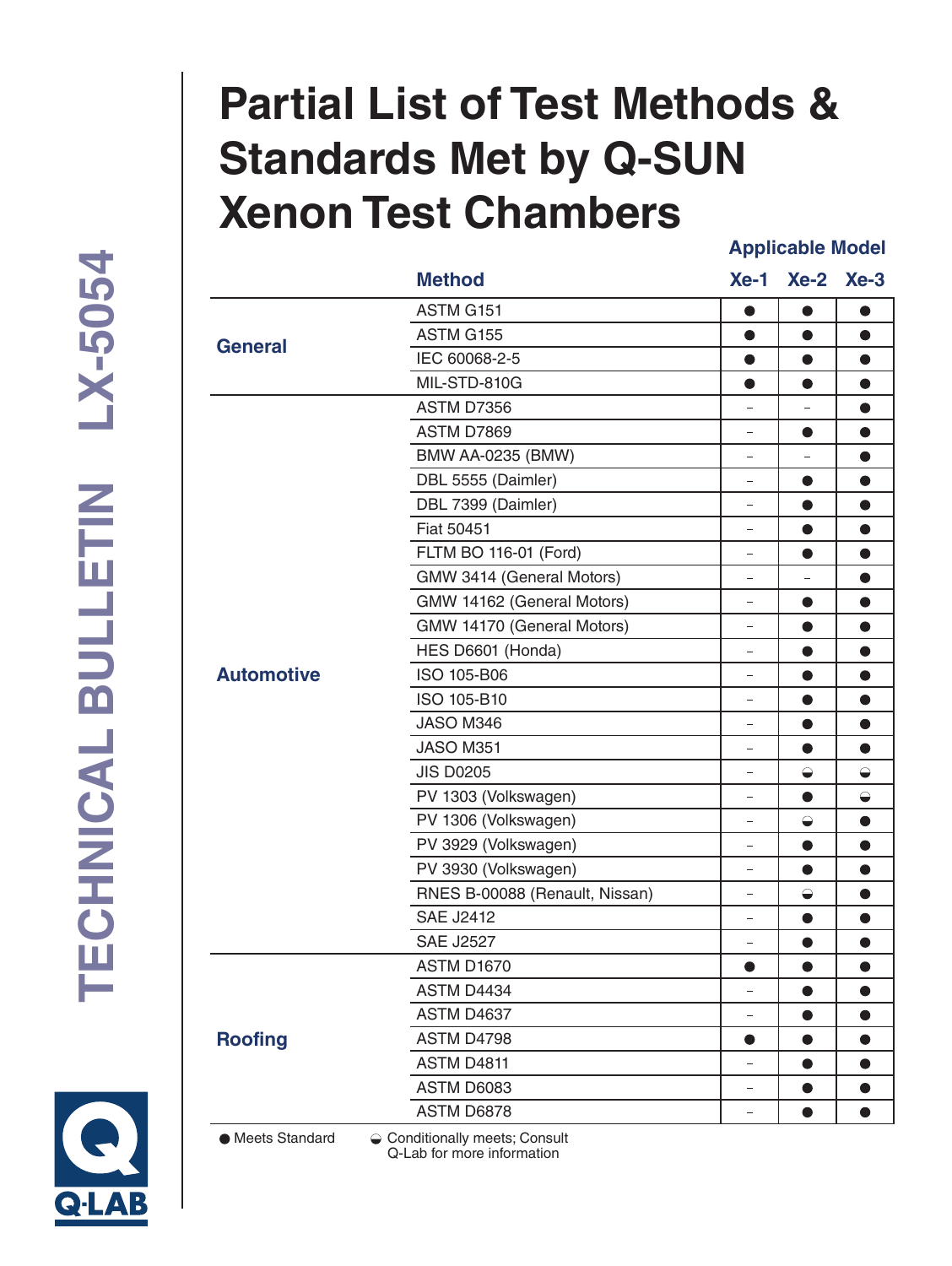### **Applicable Model**

|                                   | <b>Method</b>        |                          | Xe-1 Xe-2 Xe-3 |           |
|-----------------------------------|----------------------|--------------------------|----------------|-----------|
|                                   | ASTM C732            |                          | O              | œ         |
|                                   | ASTM C734            | $\bullet$                | $\bullet$      | $\bullet$ |
|                                   | ASTM C793            | $\bullet$                | $\bullet$      | $\bullet$ |
|                                   | ASTM C1184           | $\bullet$                | $\bullet$      | $\bullet$ |
| <b>Adhesives and</b>              | <b>ASTM C1257</b>    |                          | 0              | $\bullet$ |
| <b>Sealants</b>                   | ASTM C1442           | $\bullet$                | $\bullet$      | $\bullet$ |
|                                   | <b>ASTM C1501</b>    | $\bullet$                | $\bullet$      | $\bullet$ |
|                                   | <b>ASTM C1519</b>    | ●                        | $\bullet$      | $\bullet$ |
|                                   | ASTM D904            |                          | $\bullet$      | $\bullet$ |
|                                   | ETAG 002 Part 1      | $\bullet$                |                |           |
|                                   | ASTM D3424           | $\bullet$                | $\bullet$      | $\bullet$ |
|                                   | <b>ASTM D4303</b>    | $\bullet$                | $\bullet$      | $\bullet$ |
|                                   | ASTM D6901           | $\bullet$                | $\bullet$      | $\bullet$ |
| Printing Inks/Artists' ASTM F2366 |                      | $\bullet$                | $\bullet$      | $\bullet$ |
| <b>Materials/Paper</b>            | GB/T 22771           | -                        | $\bullet$      | $\bullet$ |
|                                   | <b>ISO 11798</b>     |                          | 0              | 0         |
|                                   | <b>ISO 12040</b>     | $\bullet$                | $\bullet$      | $\bullet$ |
|                                   | <b>ISO 18909</b>     | $\overline{\phantom{0}}$ | $\bullet$      | $\bullet$ |
|                                   | <b>AATCC TM 16</b>   |                          | $\bullet$      | $\bullet$ |
|                                   | AATCC TM 169         | ÷                        | $\bullet$      | $\bullet$ |
|                                   | Adidas TM 5.11       | $\bullet$                | ÷              |           |
|                                   | GB/T 8427            | -                        | $\bullet$      | $\bullet$ |
|                                   | GB/T 8430            | -                        | $\bullet$      |           |
|                                   | GB/T 8431            |                          | 0              | $\bullet$ |
|                                   | GB/T 16991           | ÷                        | $\bullet$      | $\bullet$ |
| <b>Textiles</b>                   | IS: 2454             | $\equiv$                 | $\bullet$      | $\bullet$ |
|                                   | ISO 105-B02          | -                        | 0              |           |
|                                   | ISO 105-B04          | Ξ.                       | $\bullet$      | $\bullet$ |
|                                   | ISO 105-B07          | -                        | $\bullet$      | $\bullet$ |
|                                   | M & S C9             |                          | $\bullet$      | $\bullet$ |
|                                   | <b>M &amp; S C9A</b> | -                        | $\bullet$      | $\bullet$ |
|                                   | CPAI-84              |                          | $\bullet$      | $\bullet$ |
|                                   | ASTM D6695           | $\equiv$                 | $\bullet$      | $\bullet$ |
|                                   | GB/T 1865            | -                        | $\bullet$      | $\bullet$ |
|                                   | IRAM 1109-B14:2008   | $\bullet$                | $\bullet$      | $\bullet$ |
|                                   | ISO 15110            | $\bullet$                | $\bullet$      | $\bullet$ |
|                                   | ISO 16474-1          | $\bullet$                | $\bullet$      | $\bullet$ |
| <b>Coatings</b>                   | ISO 16474-2          | $\bullet$                | $\bullet$      | $\bullet$ |
|                                   | JDQ-53.3             | $\bullet$                | $\bullet$      | $\bullet$ |
|                                   | JIS K 5600-7-7       |                          | 0              | $\bullet$ |
|                                   | MIL-A-8625-F         | $\bullet$                | $\bullet$      | $\bullet$ |
|                                   | MIL-P-14105-D        |                          |                |           |

Q-Lab for more information